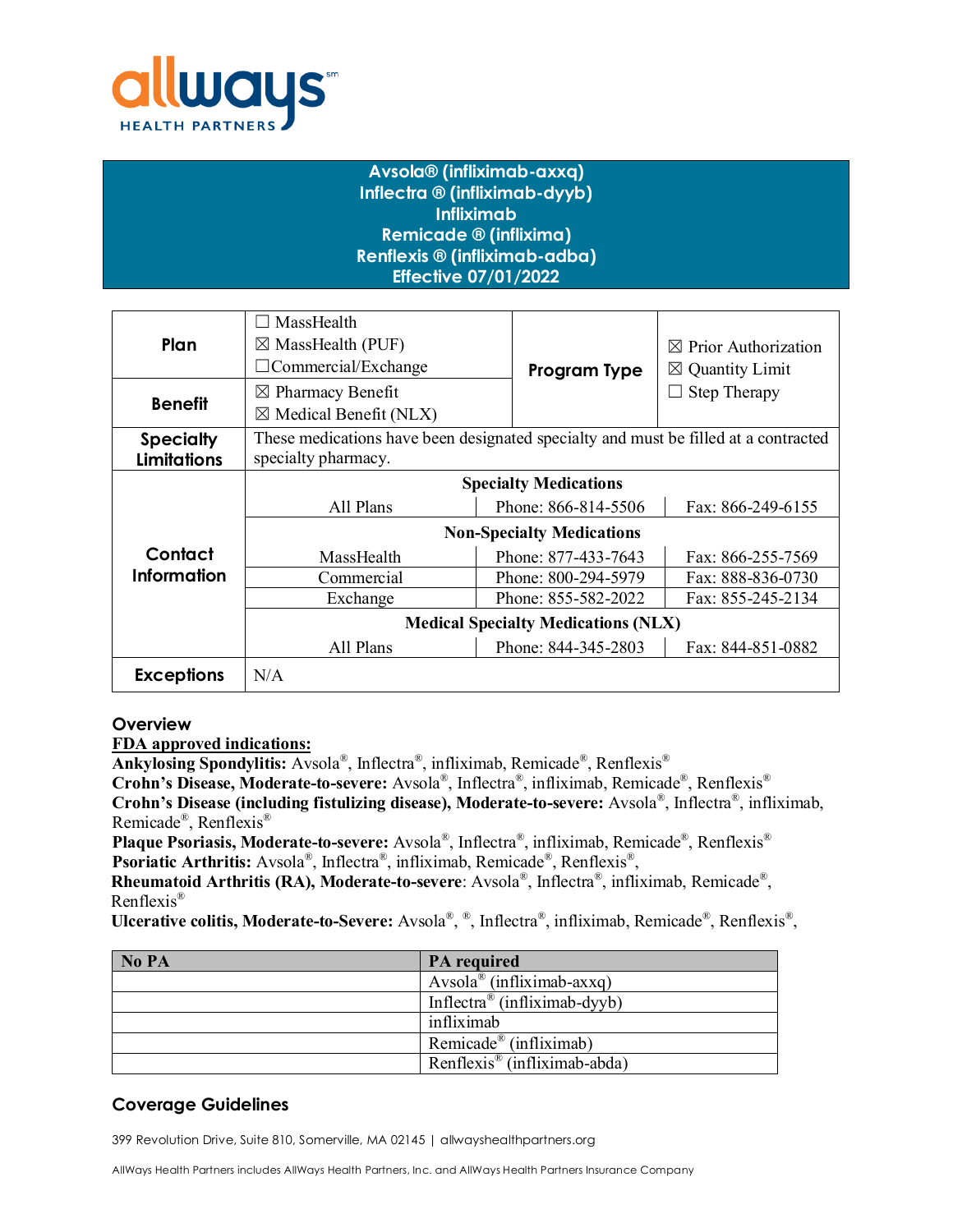

Authorizations requests will be reviewed on a case by case basis for members new to AllWays Health Partners who are currently receiving treatment with the requested medication, excluding when the product is obtained as samples or via manufacturer's patient assistance programs.

## **OR**

Authorization may be granted for members when all the following criteria are met, and documentation is provided:

## *Moderate-to-severe Rheumatoid arthritis*

Prescriber provides documentation of **ALL** of the following:

- 1. Appropriate diagnosis
- 2. Member meets **ONE** of the following:
	- a. Paid claim or provider attestation of inadequate response or adverse reaction to **ONE** traditional DMARD or contraindication to traditional DMARDs
	- b. Paid claim or provider attestation of inadequate response or adverse reaction to **ONE** biologic DMARD that is FDA-approved for the requested indication
- 3. Appropriate dosing†
- 4. Provider provides clinical rationale for use of the requested agent instead of Enbrel<sup>®</sup> and Humira<sup>®</sup>
- 5. If the request is for Inflectra<sup>®</sup> (infliximab-dyyb) or Renflexis<sup>®</sup> (infliximab-abda), provider provides clinical rationale for use of the requested agent instead of unbranded infliximab or Avsola® (infliximab-axxq)
- 6. If the request is for BRAND NAME Remicade<sup>®</sup> (infliximab), the above criteria must be met and medical records must be provided documenting an inadequate response or adverse reaction to unbranded infliximab

## *Psoriatic arthritis*

Prescriber provides documentation of **ALL** of the following:

- 1. Appropriate diagnosis
- 2. Appropriate dosing<sup>†</sup>
- 3. Provider provides clinical rationale for use of the requested agent instead of Enbrel<sup>®</sup> and Humira<sup>®</sup>
- 4. If the request is for Inflectra® (infliximab-dyyb) or Renflexis® (infliximab-abda), provider provides clinical rationale for use of the requested agent instead of unbranded infliximab or Avsola® (infliximab-axxq)
- 5. If the request is for BRAND NAME Remicade® (infliximab), the above criteria must be met and medical records must be provided documenting an inadequate response or adverse reaction to unbranded infliximab

## *Ankylosing spondylitis*

Prescriber provides documentation of **ALL** of the following:

- 1. Appropriate diagnosis
- 2. Paid claims or physician attestation of inadequate response or adverse reaction to **TWO** NSAIDs or contraindication to **ALL** NSAIDs
- 3. Appropriate dosing†
- 4. Provider provides clinical rationale for use of the requested agent instead of Enbrel® and Humira®
- 5. If the request is for Inflectra® (infliximab-dyyb) or Renflexis® (infliximab-abda), provider provides clinical rationale for use of the requested agent instead of unbranded infliximab or Avsola® (infliximab-axxq)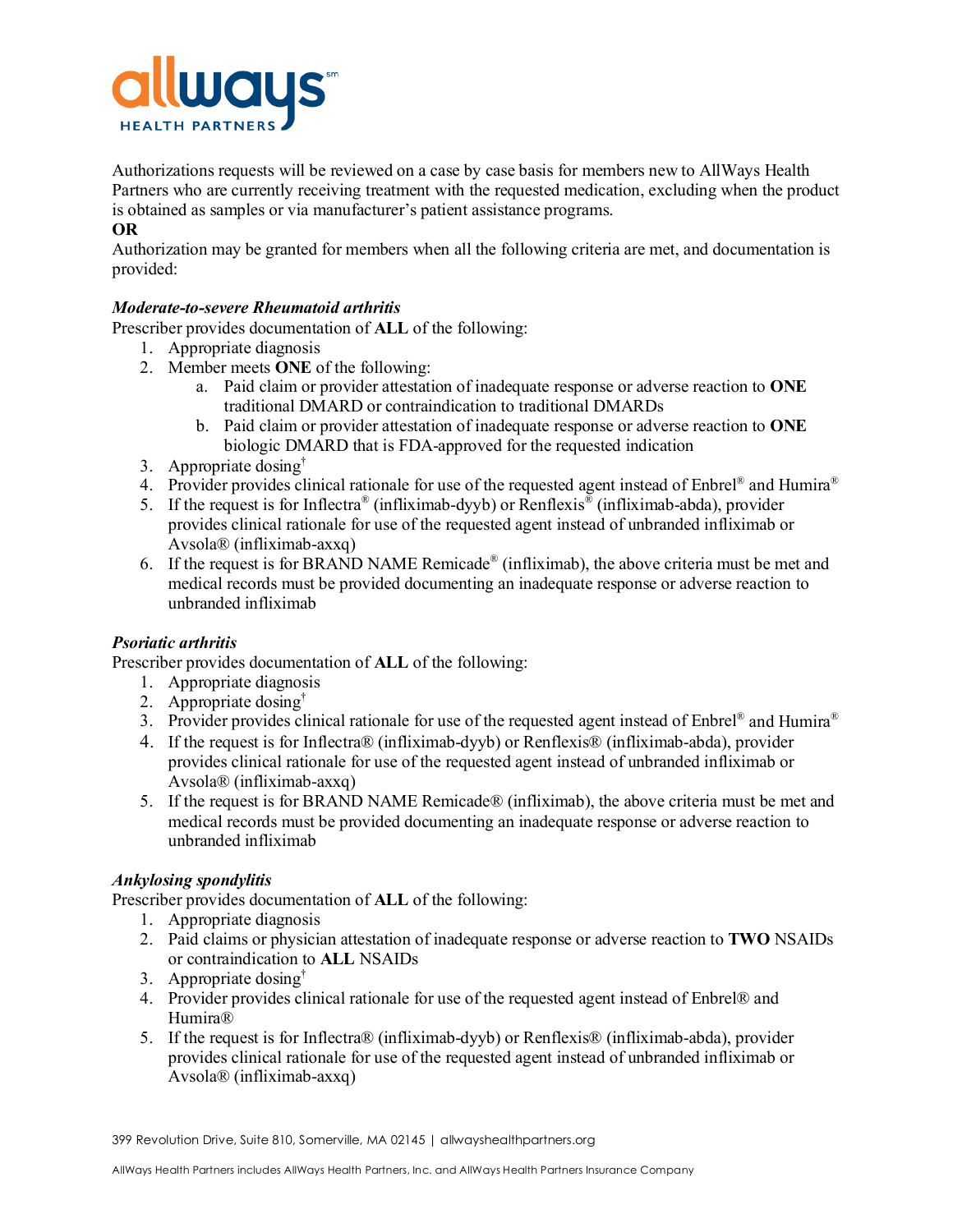

6. If the request is for BRAND NAME Remicade® (infliximab), the above criteria must be met and medical records must be provided documenting an inadequate response or adverse reaction to unbranded infliximab

## *Moderate-to-severe plaque psoriasis*

Prescriber provides documentation of **ALL** of the following:

- 1. Appropriate diagnosis
- 2. Member meets **ONE** of the following:
	- a. Paid claims or physician attestation of inadequate response or adverse reaction to **ONE conventional therapy** (see appendix)
		- a. topical agent
		- b. phototherapy
		- c. systemic agent
	- b. Contraindication to **ALL conventional therapies**:
		- a. topical agents
		- b. phototherapy
		- c. systemic agents
	- c. Paid claims or physician attestation of inadequate response or adverse reaction to **ONE** biologic DMARD that is FDA-approved for plaque psoriasis
- 3. Appropriate dosing<sup>†</sup>
- 4. Provider provides clinical rationale for use of the requested agent instead of Enbrel® and Humira®
- 5. If the request is for Inflectra® (infliximab-dyyb) or Renflexis® (infliximab-abda), provider provides clinical rationale for use of the requested agent instead of unbranded infliximab or Avsola® (infliximab-axxq)
- 6. If the request is for BRAND NAME Remicade® (infliximab), the above criteria must be met and medical records must be provided documenting an inadequate response or adverse reaction to unbranded infliximab

## *Moderate-to-severe Crohn's disease*

Prescriber provides documentation of **ALL** of the following:

- 1. Appropriate diagnosis
- 2. Appropriate dosing†
- 3. Provider provides clinical rationale for use of the requested agent instead of Enbrel® and Humira®
- 4. If the request is for Inflectra® (infliximab-dyyb) or Renflexis® (infliximab-abda), provider provides clinical rationale for use of the requested agent instead of unbranded infliximab or Avsola® (infliximab-axxq)
- 5. If the request is for BRAND NAME Remicade® (infliximab), the above criteria must be met and medical records must be provided documenting an inadequate response or adverse reaction to unbranded infliximab

## *Fistulizing Crohn's disease*

Prescriber provides documentation of **ALL** of the following:

- 1. Appropriate diagnosis
- 2. Appropriate dosing (see appendix and availability and dosage section)  $\dagger$
- 3. If the request is for Inflectra® (infliximab-dyyb) or Renflexis® (infliximab-abda), provider provides clinical rationale for use of the requested agent instead of unbranded infliximab or Avsola® (infliximab-axxq)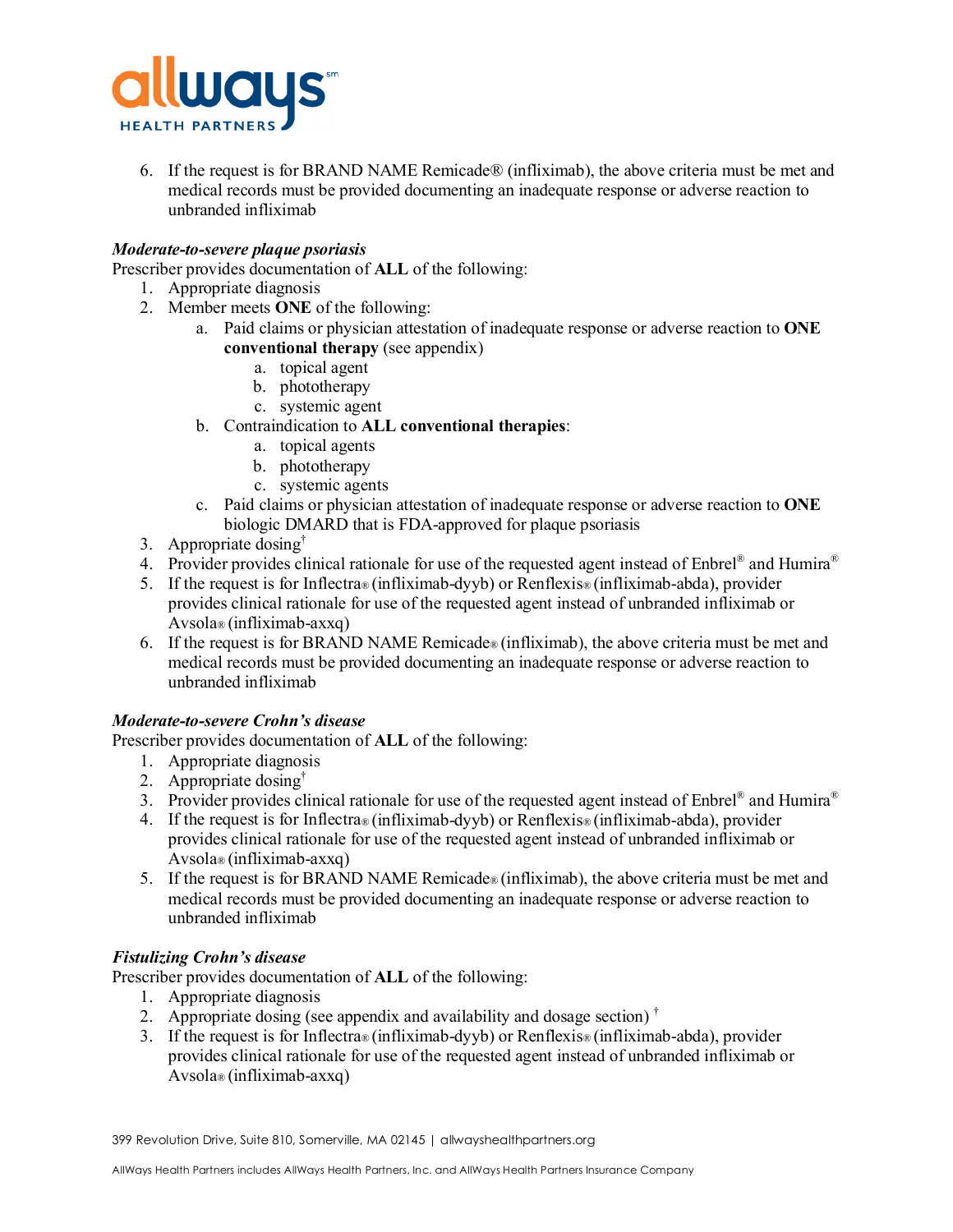

4. If the request is for BRAND NAME Remicade® (infliximab), the above criteria must be met and medical records must be provided documenting an inadequate response or adverse reaction to unbranded infliximab

## *Moderate-to-severe Ulcerative colitis*

Prescriber provides documentation of **ALL** of the following:

- 1. Appropriate diagnosis
- 2. Appropriate dosing†
- 3. Provider provides clinical rationale for use of the requested agent instead of Humira<sup>®</sup>
- 4. If the request is for Inflectra® (infliximab-dyyb) or Renflexis® (infliximab-abda), provider provides clinical rationale for use of the requested agent instead of unbranded infliximab or Avsola® (infliximab-axxq)
- 5. If the request is for BRAND NAME Remicade® (infliximab), the above criteria must be met and medical records must be provided documenting an inadequate response or adverse reaction to unbranded infliximab

†Requests for more frequent or higher doses (see Appendix C)

## **Continuation of Therapy**

Resubmission by prescriber for any of the following FDA-approved diagnoses will infer a positive response to therapy and request can be recertified if dosing is appropriate.

## **Limitations**

- 1. Initial authorizations will be granted for:
	- a. For the diagnosis of Ankylosing spondylitis, Crohn's disease, psoriatic arthritis, rheumatoid arthritis, ulcerative colitis: 6 months
	- b. For the diagnosis of Plaque psoriasis and Off label indications (referenced in appendices): 3 months
- 2. Reauthorizations for all diagnoses will be granted for 12 months

## **Appendices**

## **Appendix A: Examples of Traditional DMARDs**

| Traditional DMARDS*                                                                            |                |  |  |  |
|------------------------------------------------------------------------------------------------|----------------|--|--|--|
| azathioprine                                                                                   | methotrexate*  |  |  |  |
| cyclosporine                                                                                   | sulfasalazine* |  |  |  |
| hydroxychloroquine*                                                                            | thalidomide    |  |  |  |
| leflunomide                                                                                    |                |  |  |  |
| If a member has a contraindication to ALL of the most commonly used traditional DMARDs*        |                |  |  |  |
| (methotrexate, sulfasalazine, and hydroxychloroquine), a trial with a traditional DMARD may be |                |  |  |  |
| bypassed.                                                                                      |                |  |  |  |

#### **Appendix B: Conventional Therapies for Plaque Psoriasis**

| <b>Conventional Treatment Lines</b> | <b>Agents Used</b>                                                |  |
|-------------------------------------|-------------------------------------------------------------------|--|
| Topical Agents                      | emollients, keratolytics, corticosteroids, coal tar, anthralin,   |  |
|                                     | calcipotriene, tazarotene, calcitriol, calcineurin inhibitors     |  |
| Systemic Agents                     | Traditional DMARDs: methotrexate, apremilast, acitretin,          |  |
| Phototherapy                        | ultraviolet A and topical psoralens (topical PUVA), ultraviolet A |  |
|                                     | and oral psoralens (systemic PUVA), narrow band UV-B (NUVB)       |  |

399 Revolution Drive, Suite 810, Somerville, MA 02145 | allwayshealthpartners.org

AllWays Health Partners includes AllWays Health Partners, Inc. and AllWays Health Partners Insurance Company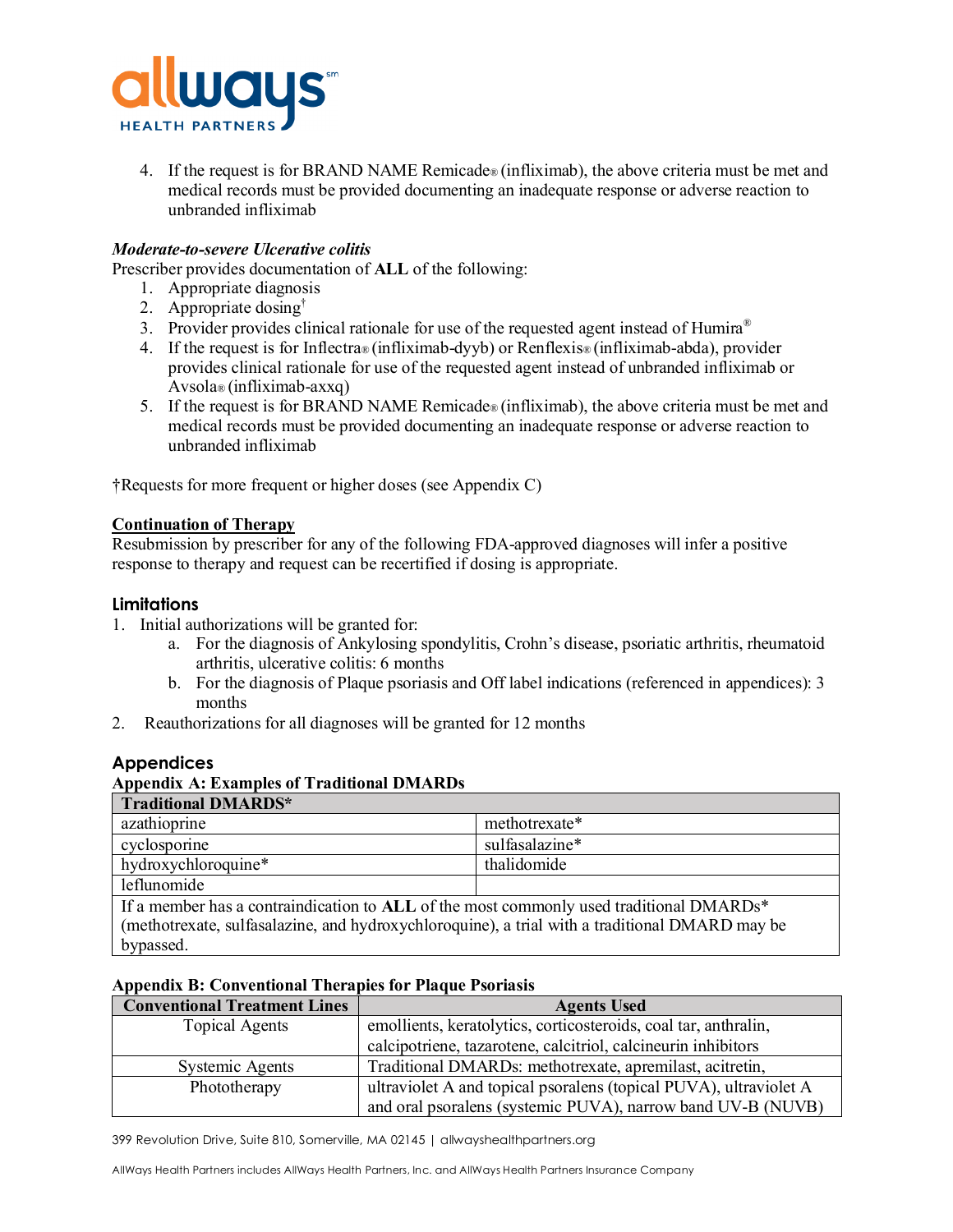

## **Appendix C: Off-Label Indications**

## **More frequent/Higher doses**

Requests more frequent or higher doses of injectable biologics, may be approved if ALL of the following is provided:

- 1. Documentation of severe disease
- 2. **ONE** of the following:
	- a. Inadequate response or adverse reaction to **ONE** other injectable biologic which is FDAapproved for the requested indication\*
	- b. Contraindication to **ALL** other injectable biologics which are FDA-approved for the requested indication
- 3. Documented partial response to FDA-approved dosing of current biologic therapy
- 4. Documentation of specialist consult for the requested indication

\*A trial with another injectable biologic may be bypassed if:

• The requested regimen is Avsola<sup>®</sup> (infliximab-axxq), Inflectra<sup>®</sup> (infliximab-dyyb), infliximab, Remicade® (infliximab), or Renflexis® (infliximab-abda) for Crohn's disease or ulcerative colitis and the request documents low drug levels and no/low antibodies. The recommended trough level for infliximab is greater than or equal to 5 mcg/mL in patients with inflammatory bowel disease.

## **Hydradenitis Supprativa**

Prescriber provides documentation of **ALL** of the following:

- 1. Diagnosis of moderate to severe hidradenitis suppurativa (Hurley Stage II and Hurley Stage III disease)
- 2. Paid claims or physician attestation of inadequate response or adverse reaction to ONE oral antibiotic or contraindication to ALL oral antibiotics (e.g. rifampin, clindamycin, tetracycline, doxycycline, minocycline)
- 3. Paid claims or physician attestation of inadequate response, adverse reaction or contraindication to Humira® (adalimumab)
- 4. For Inflectra® (infliximab-dyyb) or Renflexis® (infliximab-abda), provider provides clinical rationale for use of the requested agent instead of unbranded infliximab or Avsola® (infliximabaxxq)
- 5. For BRAND NAME Remicade® (infliximab), the above criteria must be met and medical records must be provided documenting an inadequate response or adverse reaction to unbranded infliximab
- 6. Appropriate dosing: Avsola<sup>®</sup> (infliximab-axxq), Inflectra<sup>®</sup> (infliximab-dyyb), Remicade<sup>®</sup> (infliximab), or Renflexis<sup>®</sup> (infliximab-abda): 5 mg/kg on week 0, 2 and 6 then every 8 weeks,

## **Uveitis**

Prescriber provides documentation of **ALL** of the following:

- 1. Paid claims or physician attestation of inadequate response, adverse reaction or contraindication to **ALL** of the following:
	- a. Ophthalmic (topical) or oral glucocorticoids
	- b. Oral or injectable immunosuppressive therapy (e.g., azathioprine, mycophenolate, methotrexate, cyclosporine, tacrolimus and cyclophosphamide)
	- c. **ONE** of the following:

399 Revolution Drive, Suite 810, Somerville, MA 02145 | allwayshealthpartners.org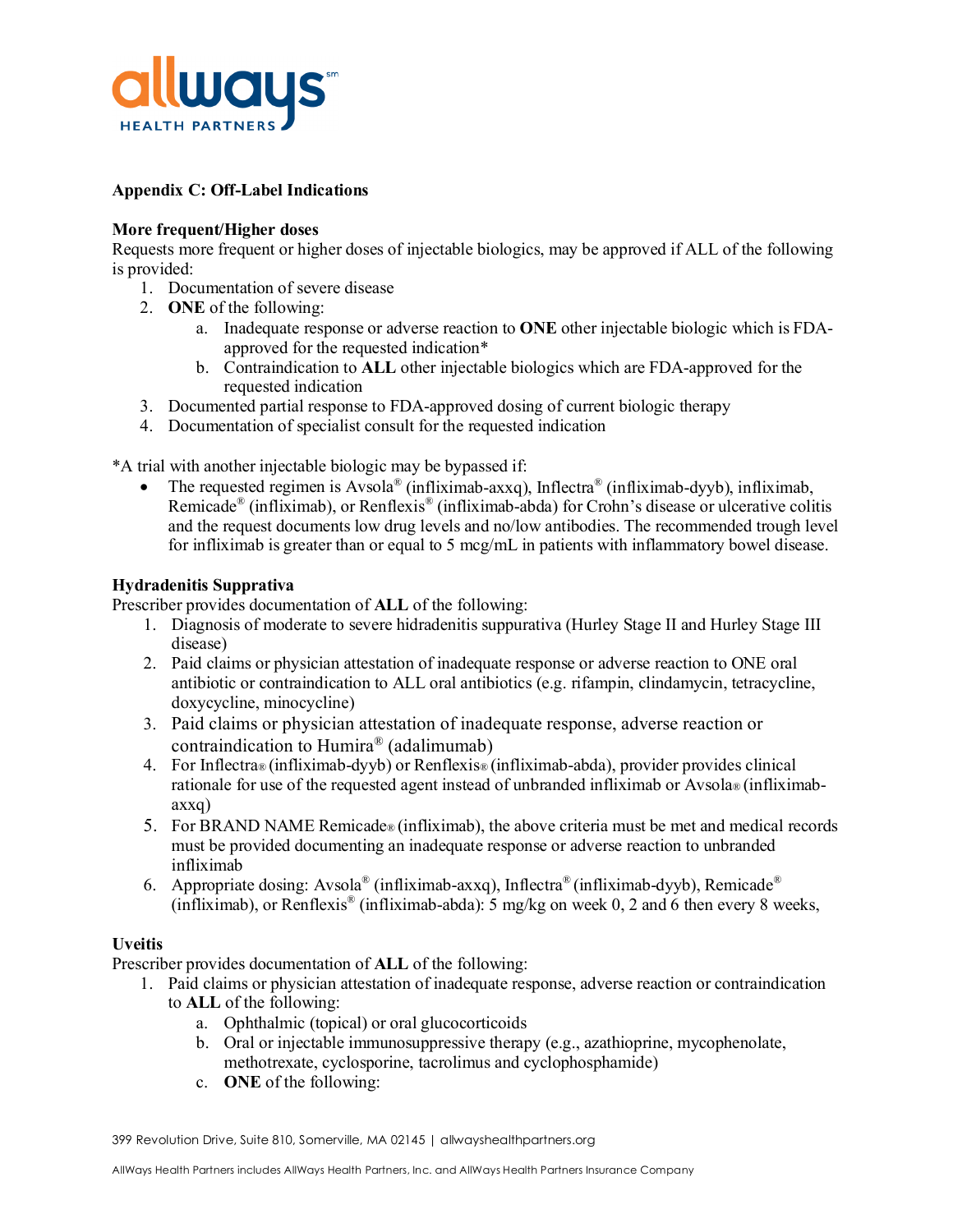

- i. Paid claims or physician attestation of Inadequate response, adverse reaction or contraindication to Humira® (adalimumab)
- ii. Clinical rationale for use of Avsola<sup>®</sup> (infliximab-axxq), Remicade<sup>®</sup> (infliximab) Inflectra® (infliximab-dyyb), or Renflexis® (infliximab-abda) instead of Humira® (adalimumab)
- d. For Inflectra® (infliximab-dyyb) or Renflexis® (infliximab-abda), clinical rationale for use of the requested agent instead of unbranded infliximab or Avsola® (infliximab-axxq)
- e. For BRAND NAME Remicade® (infliximab), the above criteria must be met and medical records must be provided documenting an inadequate response or adverse reaction to unbranded infliximab

## **Scleritis**

Prescriber provides documentation of **ALL** of the following:

- 1. Paid claims or physician attestation of inadequate response, adverse reaction or contraindication
	- to **ALL** of the following:
		- a. Opthalmic (topical) or oral glucocorticoids
		- b. Oral or injectable immunosuppressive therapy (e.g., azathioprine, mycophenolate, methotrexate, cyclosporine, tacrolimus and cyclophosphamide)
		- c. For Inflectra® (infliximab-dyyb) or Renflexis® (infliximab-abda), clinical rationale for use of the requested agent instead of unbranded infliximab or Avsola® (infliximab-axxq)
		- d. For BRAND NAME Remicade® (infliximab), the above criteria must be met and medical records must be provided documenting an inadequate response or adverse reaction to unbranded infliximab

## **Pulmonary Sarcoidosis**

Prescriber provides documentation of **ALL** of the following:

- 1. Member has an appropriate diagnosis of sarcoidosis with pulmonary involvement
- 2. Paid claims or physician attestation of inadequate response, adverse reaction or contraindication
	- to **ALL** of the following:
		- a. Systemic glucocorticoids
		- b. **ONE** traditional DMARD [\(methotrexate,](https://www-uptodate-com.umassmed.idm.oclc.org/contents/methotrexate-drug-information?search=sarcoidosis&topicRef=4325&source=see_link) [azathioprine,](https://www-uptodate-com.umassmed.idm.oclc.org/contents/azathioprine-drug-information?search=sarcoidosis&topicRef=4325&source=see_link) [leflunomide,](https://www-uptodate-com.umassmed.idm.oclc.org/contents/leflunomide-drug-information?search=sarcoidosis&topicRef=4325&source=see_link) or [mycophenolate\)](https://www-uptodate-com.umassmed.idm.oclc.org/contents/mycophenolate-mofetil-cellcept-and-mycophenolate-sodium-myfortic-drug-information?search=sarcoidosis&topicRef=4325&source=see_link)
		- c. **ONE** of the following:
			- i. Paid claims or physician attestation of inadequate response, adverse reaction or contraindication to Humira® (adalimumab)
			- ii. Clinical rationale for use of Avsola<sup>®</sup> (infliximab-axxq), Remicade<sup>®</sup> (infliximab) Inflectra<sup>®</sup> (infliximab-dyyb), or Renflexis<sup>®</sup> (infliximab-abda) instead of Humira® (adalimumab)
		- d. For Inflectra® (infliximab-dyyb) or Renflexis® (infliximab-abda), clinical rationale for use of the requested agent instead of unbranded infliximab or Avsola® (infliximab-axxq)
		- e. 5. For BRAND NAME Remicade® (infliximab), the above criteria must be met and medical records must be provided documenting an inadequate response or adverse reaction to unbranded infliximab

## **Takayasu Arteritis (TAK)**

Prescriber provides documentation of **ALL** of the following:

- 1. Paid claims or physician attestation of inadequate response, adverse reaction or contraindication to **ALL** of the following:
	- a. Systemic glucocorticoids

399 Revolution Drive, Suite 810, Somerville, MA 02145 | allwayshealthpartners.org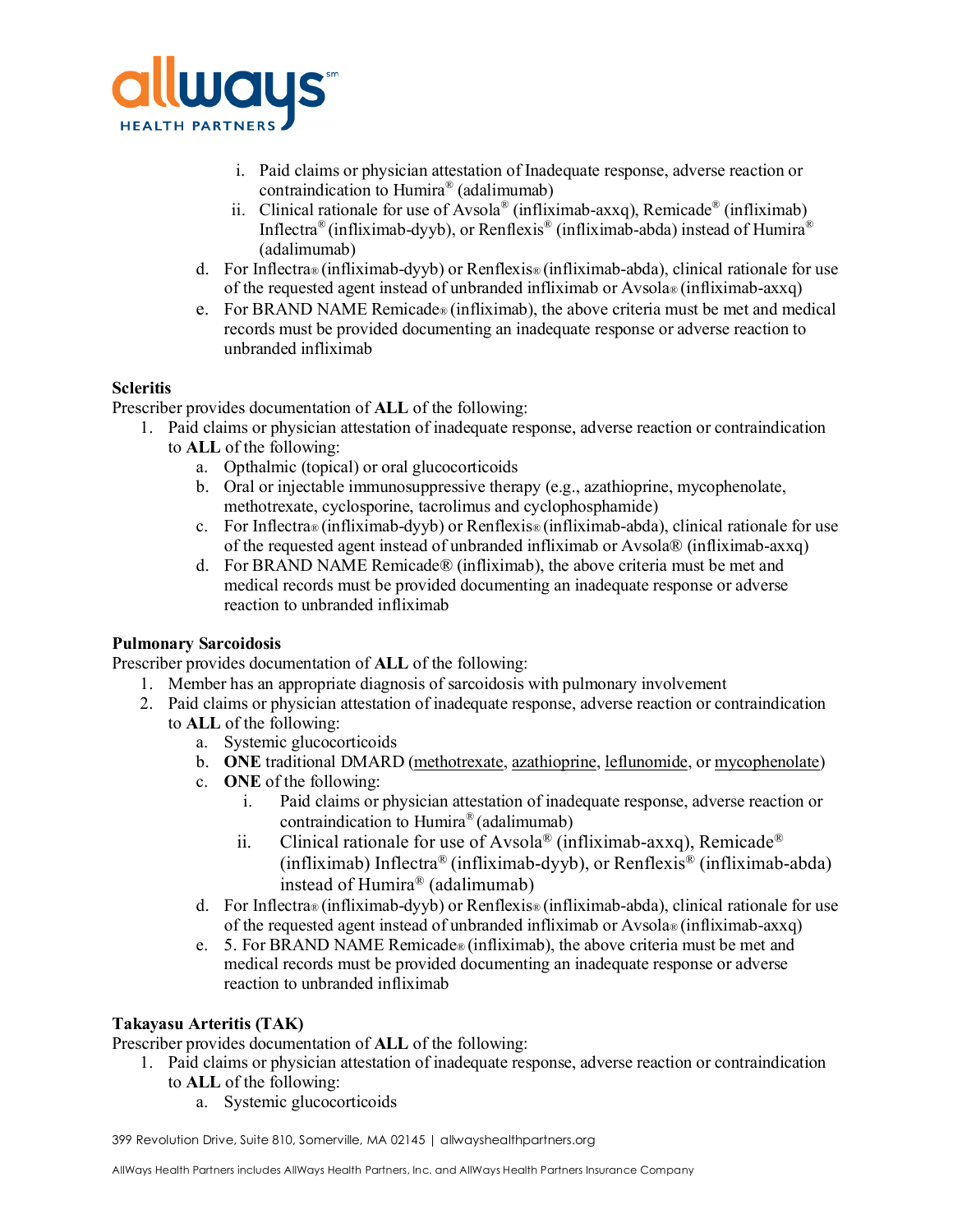

- b. **One** traditional DMARD [\(methotrexate,](https://www-uptodate-com.umassmed.idm.oclc.org/contents/methotrexate-drug-information?search=sarcoidosis&topicRef=4325&source=see_link) [azathioprine,](https://www-uptodate-com.umassmed.idm.oclc.org/contents/azathioprine-drug-information?search=sarcoidosis&topicRef=4325&source=see_link) [leflunomide,](https://www-uptodate-com.umassmed.idm.oclc.org/contents/leflunomide-drug-information?search=sarcoidosis&topicRef=4325&source=see_link) or [mycophenolate\)](https://www-uptodate-com.umassmed.idm.oclc.org/contents/mycophenolate-mofetil-cellcept-and-mycophenolate-sodium-myfortic-drug-information?search=sarcoidosis&topicRef=4325&source=see_link)
- c. ONE of the following:
	- i. Paid claims or physician attestation of inadequate response, adverse reaction or contraindication to Humira® (adalimumab) and Enbrel® (etanercept)
	- ii. Clinical rationale for use of Avsola<sup>®</sup> (infliximab-axxq), Remicade<sup>®</sup> (infliximab) Inflectra® (infliximab-dyyb), or Renflexis® (infliximab-abda) instead of Humira® (adalimumab) and Enbrel® (etanercept)
- d. For Inflectra® (infliximab-dyyb) or Renflexis® (infliximab-abda), clinical rationale for use of the requested agent instead of unbranded infliximab or Avsola® (infliximab-axxq)
- e. 5. For BRAND NAME Remicade® (infliximab), the above criteria must be met and medical records must be provided documenting an inadequate response or adverse reaction to unbranded infliximab

# **References**

- 1. Remicade (infliximab) [prescribing information]. Horsham, PA: Janssen Biotech, Inc; June 2018.
- 2. Renflexis (infliximab) [prescribing information]. Whitehouse Station, NJ: Merck Sharp & Dohme; November 2017.
- 3. Inflectra (infliximab dyyb) [prescribing information]. New York, NY: Pfizer; November 2017
- 4. Yoo DH, Racewicz A, Brzezicki J, et al. A phase III randomized study to evaluate the efficacy and safety of CT-P13 compared with reference infliximab in patients with active rheumatoid arthritis: 54 week results from the PLANETRA study. *Arthritis Res Ther*. 2016;18:82.[PubMed 27038608]
- 5. Park W, Yoo DH, Jaworski J, et al. Comparable long-term efficacy, as assessed by patient-reported outcomes, safety and pharmacokinetics, of CT-P13 and reference infliximab in patients with ankylosing spondylitis: 54-week results from the randomized, parallel-group PLANETAS study. *Arthritis Res Ther*. 2016;18:25.[PubMed 26795209]
- 6. van der Heijde D, Ramiro S, Landewe R, et al. 2016 Update of the international ASAS-EULAR management recommendations for axial spondyloarthritis. *Ann Rheum Dis.* 2017;0:1-14.
- 7. [Meyer A, Rudant J, Drouin J, et al. Effectiveness and Safety of Reference Infliximab and Biosimilar](https://www.uptodate.com/contents/overview-of-medical-management-of-high-risk-adult-patients-with-moderate-to-severe-crohn-disease/abstract/28)  [in Crohn Disease: A French Equivalence Study. Ann Intern Med 2019; 170:99.](https://www.uptodate.com/contents/overview-of-medical-management-of-high-risk-adult-patients-with-moderate-to-severe-crohn-disease/abstract/28)
- 8. Saag KG, Teng GG, Patkar NM, et al. American College of Rheumatology 2008 recommendations for the use of nonbiologic and biologic disease-modifying antirheumatic drugs in rheumatoid arthritis. *Arthritis Rheum.* 2008;59(6):762-784.
- 9. Smolen JS, Landewé R, Billsma J, et al. EULAR recommendations for the management of rheumatoid arthritis with synthetic and biological disease-modifying antirheumatic drugs: 2016 update. *Ann Rheum Dis.* 2017*;0*:1-18.
- 10. Singh JA, Saag KG, Bridges SL Jr, et al. 2015 American College of Rheumatology Guideline for the Treatment of Rheumatoid Arthritis. *Arthritis Rheumatol.* 2016;68(1)1-26.
- 11. Menter A, Korman NJ, Elmets CA, et al. Guidelines of care for the management of psoriasis and psoriatic arthritis. Section Guidelines of care for the treatment of psoriasis and psoriatic arthritis: case-based presentations and evidence-based conclusions. *J Am Acad Dermatol*. 2011;65(1):137-174.
- 12. Gossec L, Smolen JS, Ramiro S, et al. European League Against Rheumatism (EULAR) recommendations for the management of psoriatic arthritis with pharmacological therapies; 2015 update. *[Ann Rheum Dis](http://www.ncbi.nlm.nih.gov/pubmed/?term=European+League+Against+Rheumatism+(EULAR)+recommendations+for+the+management+of+psoriatic+arthritis+with+pharmacological+therapies%3A+2015+update)*. 2016;75(3):499-510.
- 13. Peluso R, Lervolino S, Vitiello M, et al. Extra-articular manifestations in psoriatic arthritis patients. Clin Rheumatol. 2014 May 8. [Epub ahead of print].
- 14. S, Weiss PF, Beukelman T, et al. 2013 Update of the 2011 American College of Rheumatology Recommendations for the Treatment of Juvenile Idiopathic Arthritis: Recommendations for the